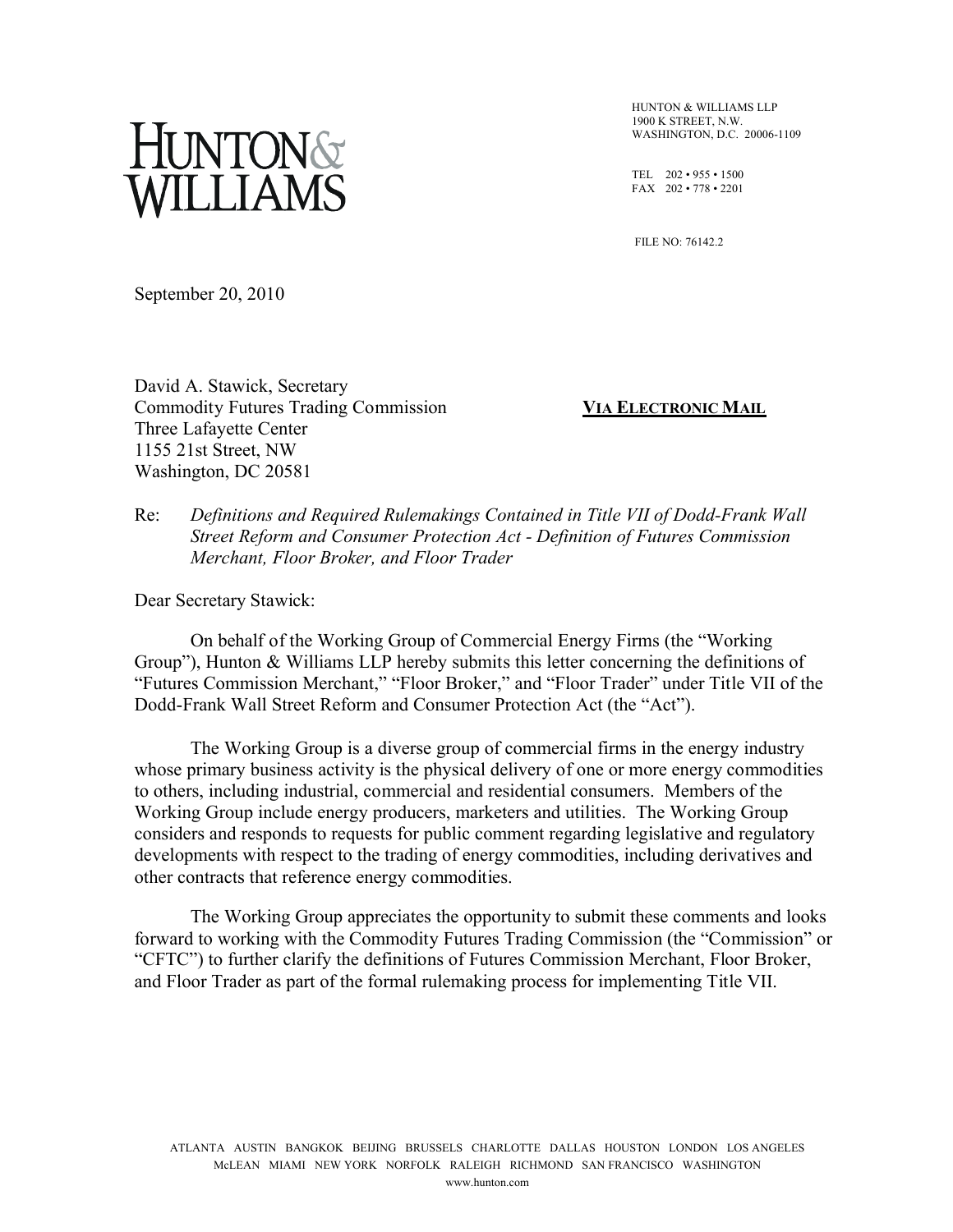## **I. COMMENTS OF THE WORKING GROUP OF COMMERCIAL ENERGY FIRMS.**

### **A. FURTHER DEFINITION OF "FUTURES COMMISSION MERCHANT."**

# **1. Commercial Firms that Accept Collateral from Counterparties on a Limited Basis Should Not Fall Within the Definition of "Futures Commission Merchant."**

The definition of Futures Commission Merchant ("FCM") in new CEA Section 1a(28) should be further defined by the Commission so as to avoid capturing entities not intended by Congress to be regulated as an FCM. For example, new Section 1a(28) could be broadly interpreted as covering commercial firms, including derivatives end users and other nonintermediary traders, that transact Swaps in private over-the-counter ("OTC") markets simply because they accept collateral as margin from their counterparties on a limited basis.

The Working Group respectfully requests that the Commission refrain from taking an expansive interpretation of the definition of FCM. Rather, when applied to Swap markets, new CEA Section 1a(28) should only cover an entity (i) whose predominate business activity is soliciting or accepting orders for Swaps, and (ii) who clearly functions in an intermediary capacity between a customer and a Swap Execution Facility ("SEF") or a clearinghouse that actually executes or clears Swap transactions.

Commercial firms transact in Swap markets with counterparties on a principal-toprincipal basis. They do not, as a general matter, transact for the benefit of, or provide services to, customers and thus do not act as intermediaries. Title VII expressly contemplates the intermediary role of FCMs. For instance, Section 724(a) of the Act requires any person that accepts collateral in connection with a Swap cleared by a derivatives clearing organization to register as an FCM. Importantly, however, Section 724(c) clearly acknowledges the principal-to-principal nature of uncleared Swaps and does not require a person who accepts collateral in connection with such Swaps to register as an FCM.

Moreover, unlike FCMs in futures markets, commercial firms typically are not members of an exchange or a clearinghouse. When commercial firms transact on a principalto-principal basis and agree to centrally clear a trade, each counterparty to that transaction is responsible for satisfying its own initial and variation margin requirements directly with the clearinghouse. The counterparties to such transactions do not accept and hold collateral on behalf of the other for purposes of satisfying their counterparty's margin requirements with the clearinghouse. Because neither counterparty accepts collateral from the other as margin for posting to the clearinghouse, they do not owe any fiduciary obligation to the other and, as a result, should not fall within the definition of an FCM.

In private OTC markets for Swaps, credit support arrangements that govern principalto-principal transactions involving commercial counterparties are generally highly negotiated.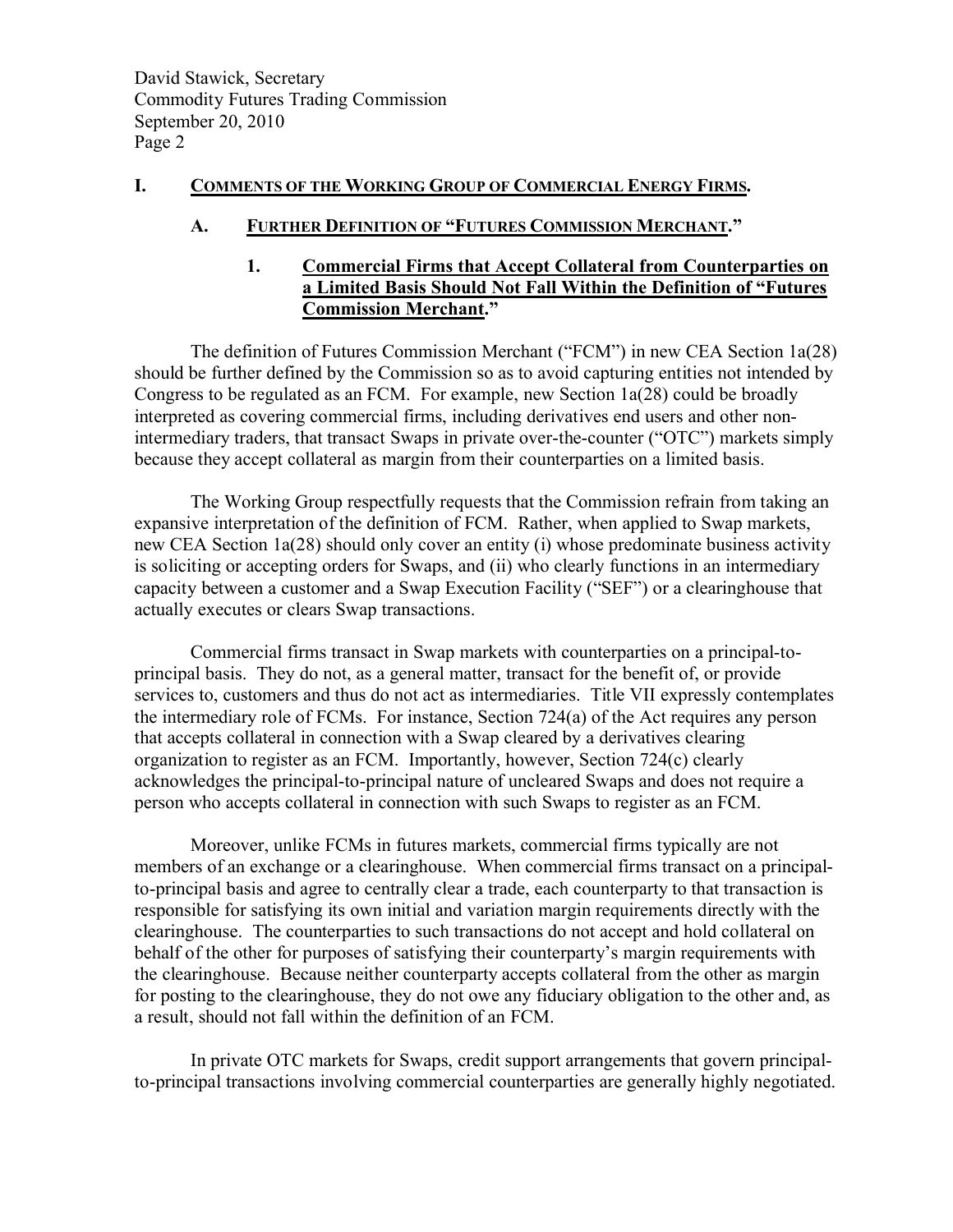David Stawick, Secretary Commodity Futures Trading Commission September 20, 2010 Page 3

Although collateral may be posted directly to the other counterparty when certain credit thresholds and exposures are reached, such collateral is generally held in escrow by an unaffiliated third party. In those limited instances in which a counterparty directly holds collateral posted to it, the underlying master trading agreement and related transaction documentation specifies the legal rights and obligations of the parties with regard to such collateral. Even under this scenario, the counterparties do not take an intermediary role or owe the other any fiduciary obligation and, therefore, should not fall within the definition of an FCM.

If the Commission adopts an overly expansive definition of an FCM, commercial firms and other non-intermediary traders would be subject to the registration, reporting and capital requirements applicable to FCMs. In light of the foregoing, the imposition of such requirements on commercial firms, including derivatives end-users, and other traders that accept margin on a limited, non-clearing related basis is unnecessary and will disrupt the efficient operation of Swap markets, particularly energy markets, by having a chilling effect on liquidity.

# **2. The Definitions of "Futures Commission Merchant" and "Swap Dealer" Should Be Mutually Exclusive.**

Further, the definition of an FCM should be interpreted by the Commission in a manner that is mutually exclusive of the definition of "Swap Dealer" set forth in new CEA Section 1a(49). FCMs and Swap Dealers play distinct roles in Swap markets. Although each entity is an intermediary and acts on behalf of customers, intermediation activities by FCMs are oriented specifically towards the technical aspects of trade execution and satisfying clearing requirements applicable to their customers. In contrast, Swap Dealers are actual, active participants in Swap markets. Further, Swap Dealers are entities that engage in usual and necessary activity that is normal and incidental to dealing activity, such as quoting a market in or publishing quotes for Swaps, trading Swaps for the benefit of unaffiliated third parties, or providing services that market professionals or the public look to for liquidity.

The Working Group recognizes that a single entity could engage in activities that require its registration as both a Swap Dealer and an FCM. The Commission should deem these entities as being separate and distinct for definitional purposes. Doing so explicitly recognizes that not all Swap Dealers will accept margin for clearing and not all FCMs will engage in any dealer-related activities. Such an approach is consistent with the Congressional intent underlying the framework adopted in Title VII of the Act for purposes of regulating Swaps transacted in OTC markets.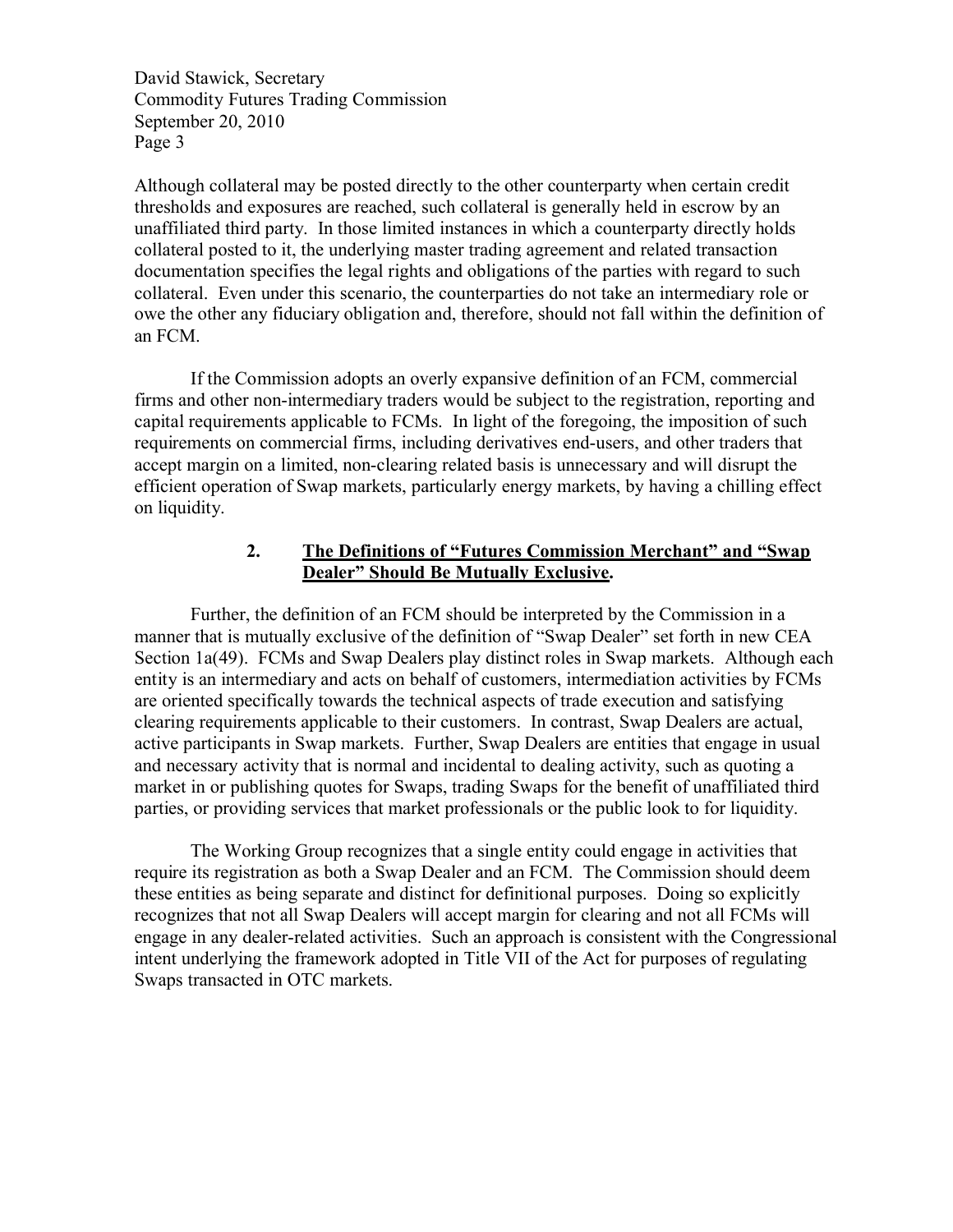David Stawick, Secretary Commodity Futures Trading Commission September 20, 2010 Page 4

# **B. INTERPRETATIONAL SUPPORT FOR DEFINITION OF "FLOOR BROKER" AND "FLOOR TRADER."**

The definitions of Floor Broker and Floor Trader set forth in new CEA Sections 1a(22) and 1a(23), respectively, include the phrase "*or other place provided by a contract market for the meeting of persons similarly engaged* . . . ." (Emphasis added).

In order to provide market participants with the regulatory certainty necessary for effective compliance, the Commission should clarify that the intended meaning of the term "contract market" is consistent with the definition set forth in Part 1.3(h) of the Commission's Regulations.<sup>1</sup> Specifically, the Commission should clarify that the reference to "contract market," in new CEA Sections 1a(22) and 1a(23) is a Designated Contract Market ("DCM") and not an SEF. Such an interpretation is consistent with existing Commission guidance interpreting the term Floor Trader and Floor Broker.

The terms Floor Trader and Floor Broker do not appear to have any operative meaning in the context of Swap markets. The activities of a Floor Trader and Floor Broker are clearly tied to the unique operational aspects of a DCM. Specifically, the definitional guidance posted on the CFTC's website defines "Floor Trader" as "[a] person with exchange trading privileges who executes his own trades by being personally present in the pit or ring for futures trading." The term "Floor Broker" is defined in the glossary as "[a] person with exchange trading privileges who, in any pit, ring, post, or other place provided by an exchange for the meeting of persons similarly engaged, executes for another person any orders for the purchase or sale of any commodity for future delivery."

Swap markets are structured in a distinctly different manner than futures markets and the role of a trader and broker is not analogous to the role played by a Floor Trader or Floor Broker in futures markets. Other than exempt commercial markets, where transactions are executed on a principal-to-principal basis, Swaps are not transacted in a central, standardized market place. Rather, transactions are executed in private markets. The actual traders are the counterparties themselves (whether a commercial firm, including derivatives end-users, or other trader, Swap Dealer or Major Swap Participant). Brokers in Swap markets merely match willing buyers and sellers and do not perform an execution function analogous to a Floor Broker.

Given that the starting point for the regulation of Swaps transacted in OTC markets will be based, in large part (if not in its entirety), on existing market structures, the Commission should initially interpret the term "contract market" as used in new CEA Sections 1a(22) and 1a(23) as referring to a DCM, not an SEF. Should SEFs continue to evolve at an unforeseen pace and manner, the Commission has ample statutory authority to revise their interpretation of these provisions as necessary and appropriate at that time.

17 C.F.R. § 1.3(h) (2010).

1